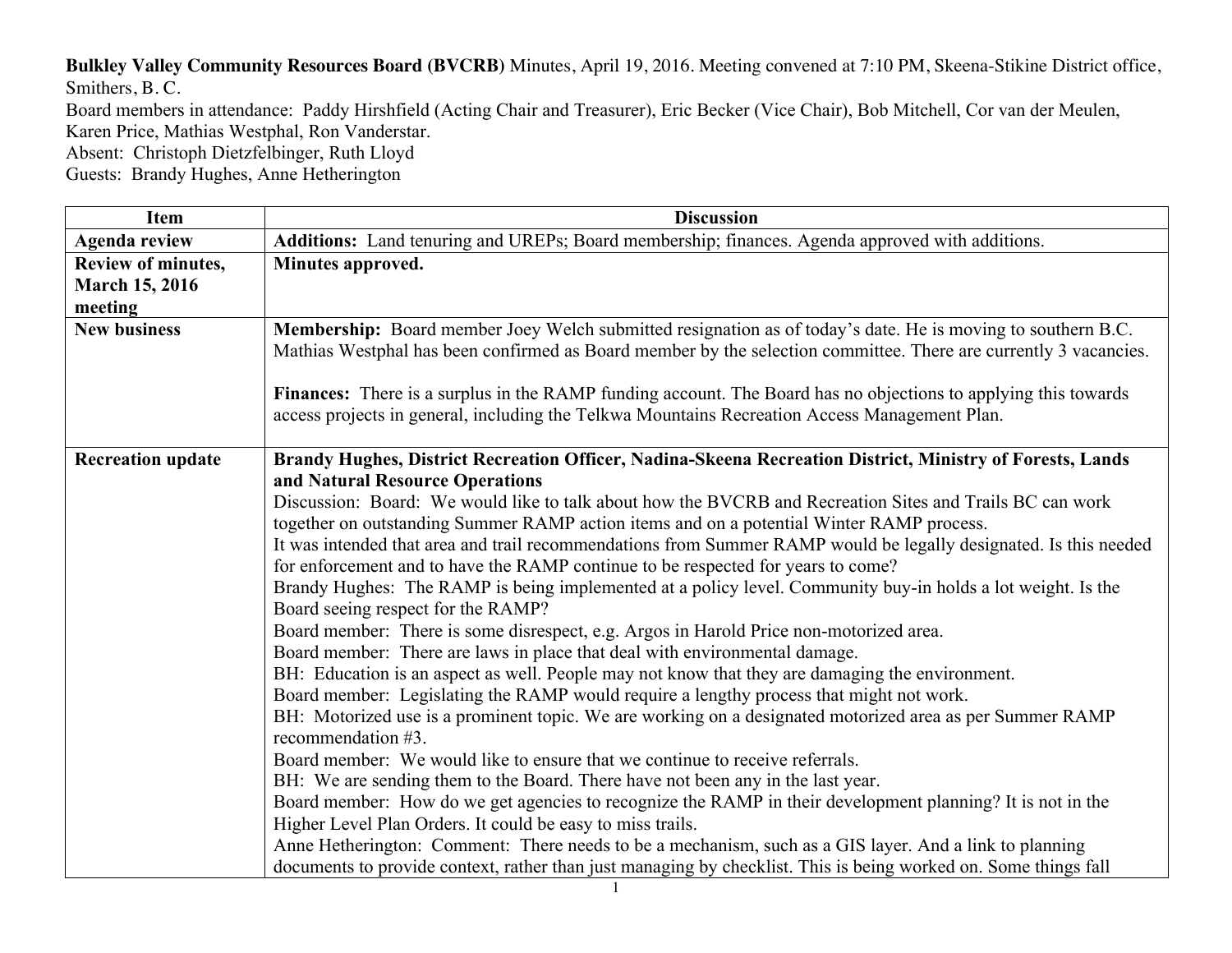| Item                         | <b>Discussion</b>                                                                                                          |
|------------------------------|----------------------------------------------------------------------------------------------------------------------------|
|                              | through the cracks but a public group like the BVCRB provides a check.                                                     |
|                              | BH: How does the Board deal with ideas or issues that need to be to looked at?                                             |
|                              | Board: We invite an agency representative to a meeting for a discussion of the issue, and then we follow up with           |
|                              | letters or other action.                                                                                                   |
|                              | With Summer RAMP some of the mapping follow-up has been done as per recommendation #6. The BV Backpackers                  |
|                              | and Tourism Smithers have added georeferenced maps to their websites. We provided the funding. We may now be               |
|                              | able to add maps to our redesigned website.                                                                                |
|                              | BH: The District can work with the Quad riders on mapping.                                                                 |
|                              | Action items: Brandy will contact $C & E$ staff regarding Harold Price area.                                               |
|                              | BVCRB and District Recreation will develop a work plan for completing outstanding Summer RAMP items.                       |
|                              | BVCRB and District Recreation will discuss a Winter RAMP process in October.                                               |
|                              |                                                                                                                            |
| New Business con't           | Anne Hetherington: Defer UREP discussion to next meeting – when there is more time and appropriate technology              |
|                              | available.                                                                                                                 |
|                              | Goshawk situation: MOE is working on this. Letter has gone out to industry – requesting reports of nesting                 |
|                              | locations.                                                                                                                 |
|                              | Vihar gravel pit: On-site public consultation being held tomorrow. May lead to improved strategic planning.                |
| <b>Action items from the</b> | 1. NEWPRO particleboard plant - will there be a review of the current emissions permit?                                    |
| minutes                      | Action: Paddy to contact Dan Bings.                                                                                        |
|                              | Action: Ron will help Ruth with the CWD letter as their schedules permit.                                                  |
|                              |                                                                                                                            |
|                              | Paddy contacted Dan Bings and is waiting for response.                                                                     |
|                              | Paddy will contact Ruth about her availability to prepare the CWD letter.                                                  |
|                              | Comment from Anne Hetherington: There have been some CWD surveys under FREP, and FREP standards are                        |
|                              | being improved.                                                                                                            |
|                              |                                                                                                                            |
|                              | 2. The website is currently being updated. Bio for Joey is still outstanding.                                              |
|                              | Jill's questions: a) is correspondence (letters, emails) from the public to be posted to the website? b) Will the CRB      |
|                              | post the TRAM documents?                                                                                                   |
|                              | Discussion re: a) It has been the past practice to post public correspondence. There is a need for sensitivity to privacy. |
|                              | Therefore, ask permission prior to posting. Industry and Government correspondence to be posted unless they request        |
|                              | otherwise.                                                                                                                 |
|                              | b) The CRB agreed to post the TRAM documents.                                                                              |
|                              |                                                                                                                            |
|                              |                                                                                                                            |